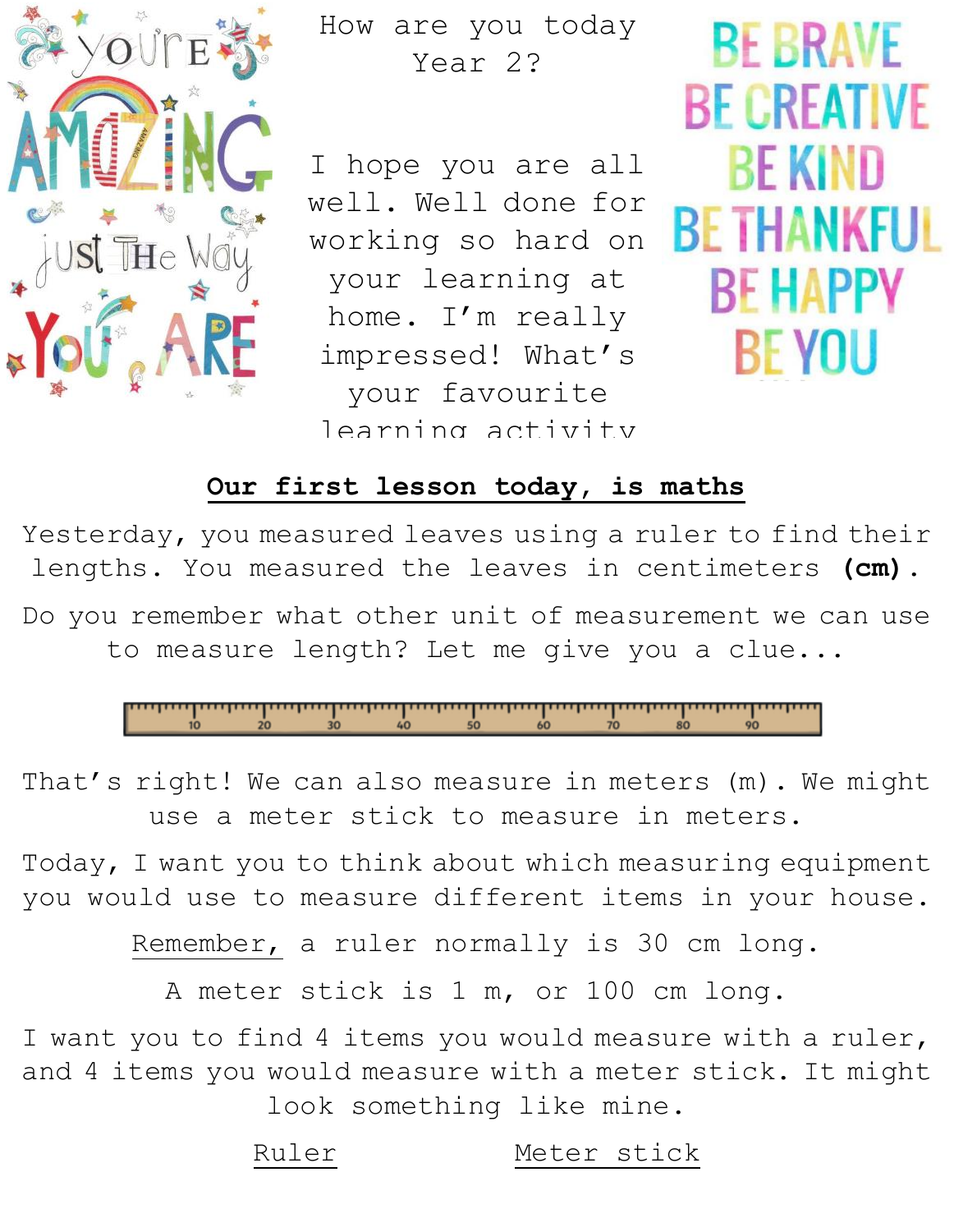| Fridge | <b>Book</b> |     |
|--------|-------------|-----|
| Table  | Mug         |     |
|        | Plant       | pot |
| Door   | Pencil      |     |

Large cardboard box

Make your own list like mine. If you have a ruler or tape measure at home, you could write the length of each item next to it. There is a challenge below for you too!

| Super challenge                                                                                |  |
|------------------------------------------------------------------------------------------------|--|
| Amir has a metre stick.                                                                        |  |
| He wants to measure the length of his<br>classroom.                                            |  |
| I can't measure the<br>length of the classroom<br>because my metre stick<br>isn't long enough. |  |
| Explain to Amir how he could measure<br>the length of his classroom.                           |  |
| Send me your answers. If I think your idea is good,<br>vou will get 3 doios!                   |  |
| Next up today writing!<br>Today, we are going to be writing poetry!<br>How exciting!           |  |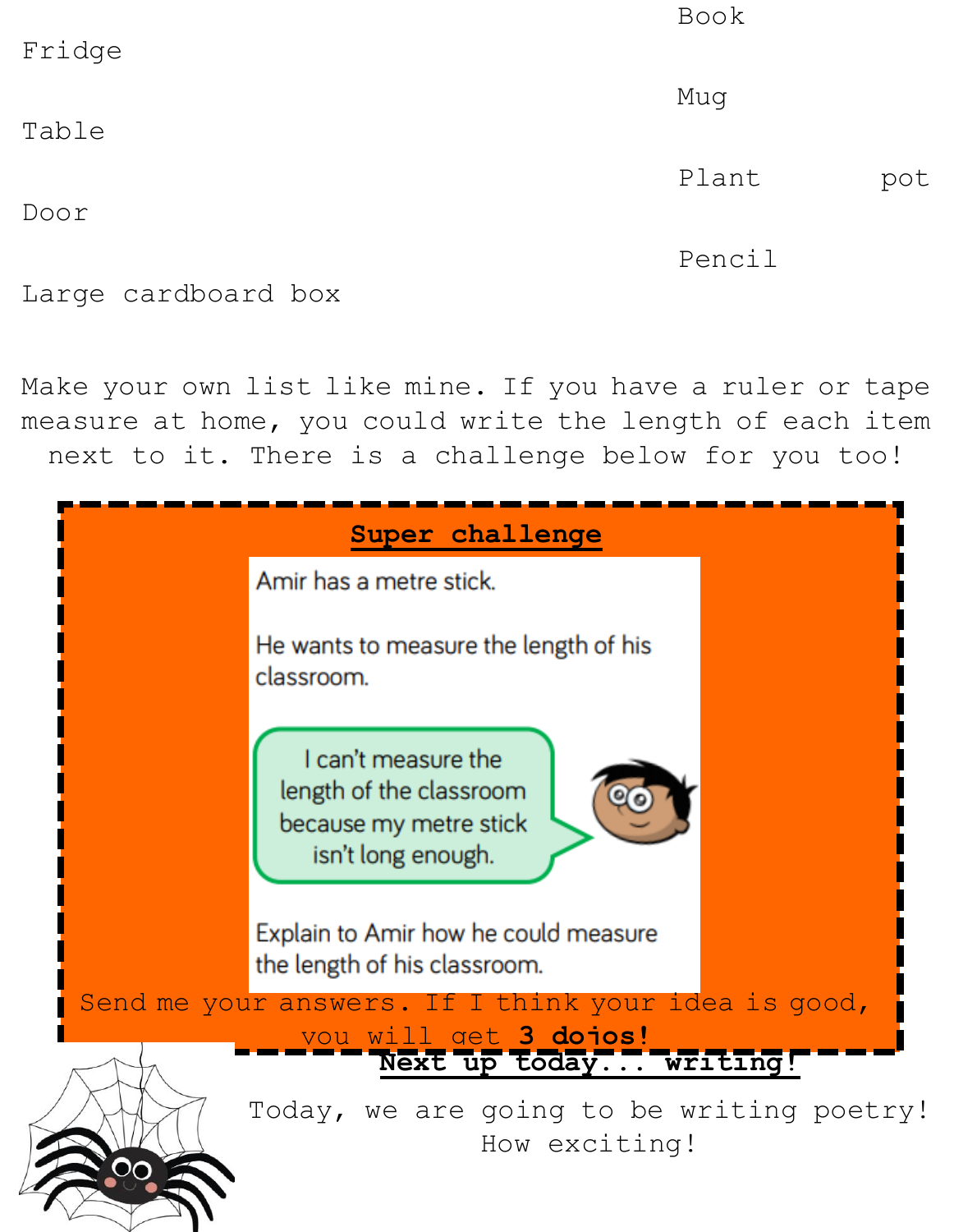Watch Paul Cookson perform his poem about creepy crawlies here.

[https://literacytrust.org.uk/family-zone/5-8/write-you](https://literacytrust.org.uk/family-zone/5-8/write-your-own-poetry-paul-cookson/) [r-own-poetry-paul-cookson/](https://literacytrust.org.uk/family-zone/5-8/write-your-own-poetry-paul-cookson/)

Then watch his video showing you how to write your own. Remember, your poem doesn't need to be as long as his.

Send your amazing creep-crawly poems to me. You could even add some lovely drawings to decorate your work.



I can't wait to read them... I'm sure I will

be in the mood to give out some dojos after reading your poems!

#### **Now for a little handwriting practice**

Practise forming these letters correctly, remember three by the tree.



| Then, write the sentence below in your best |  |  |  |  |
|---------------------------------------------|--|--|--|--|
| Kinetic Letters handwriting.                |  |  |  |  |

|--|--|--|--|

 The cat ate the candy apple and the dog ate the delicious chocolate bar.

Send me a picture of your best Kinetic Letters for **2 dojos.**

## **Last today, is RE**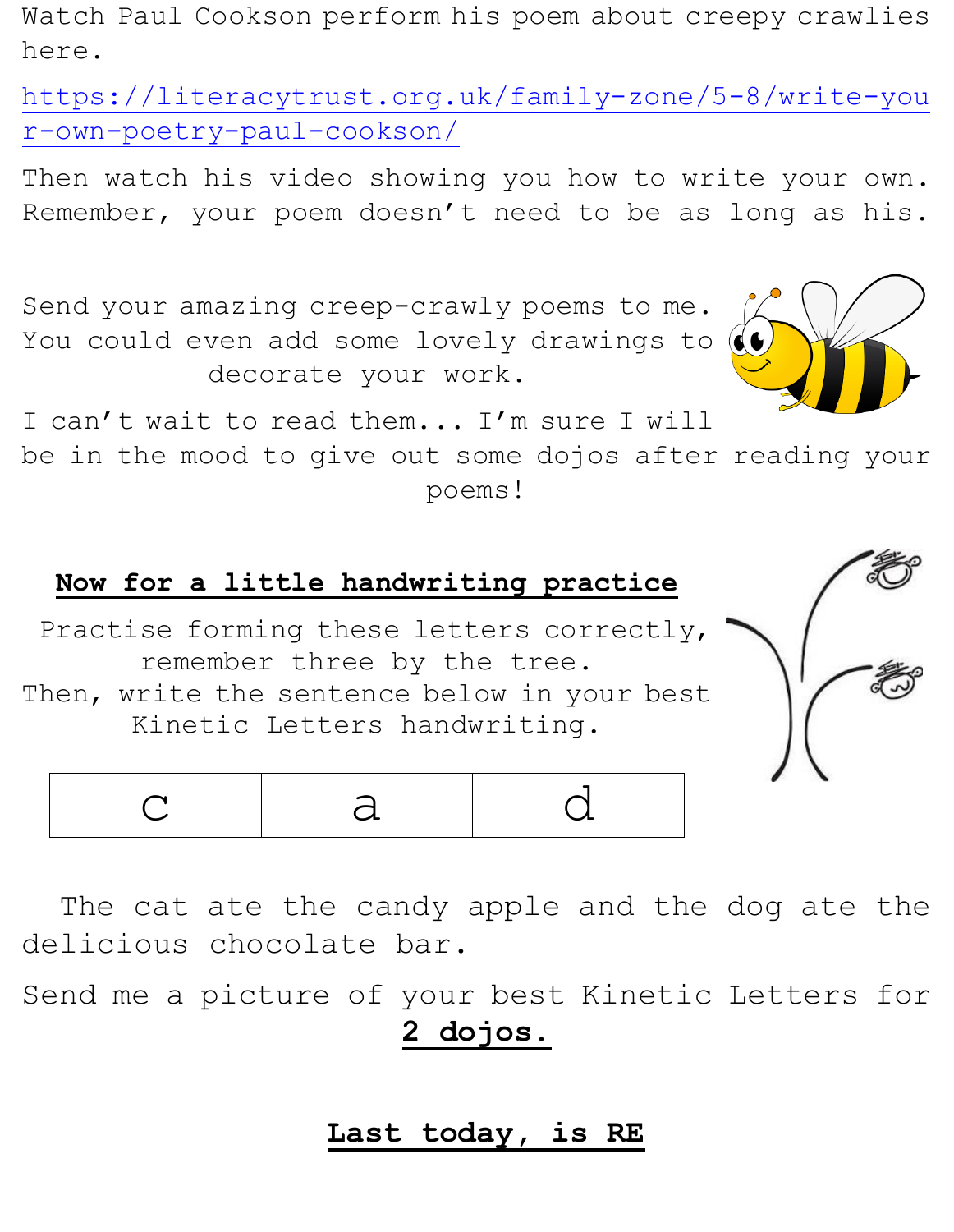We are going to think about places that are special to us and other people. Somewhere is special if it is important to you. It might be important because it makes you feel happy, is important to your religion, or somewhere you go with important people

in your life, like your family.

Let's find out where these children's special places of worship are!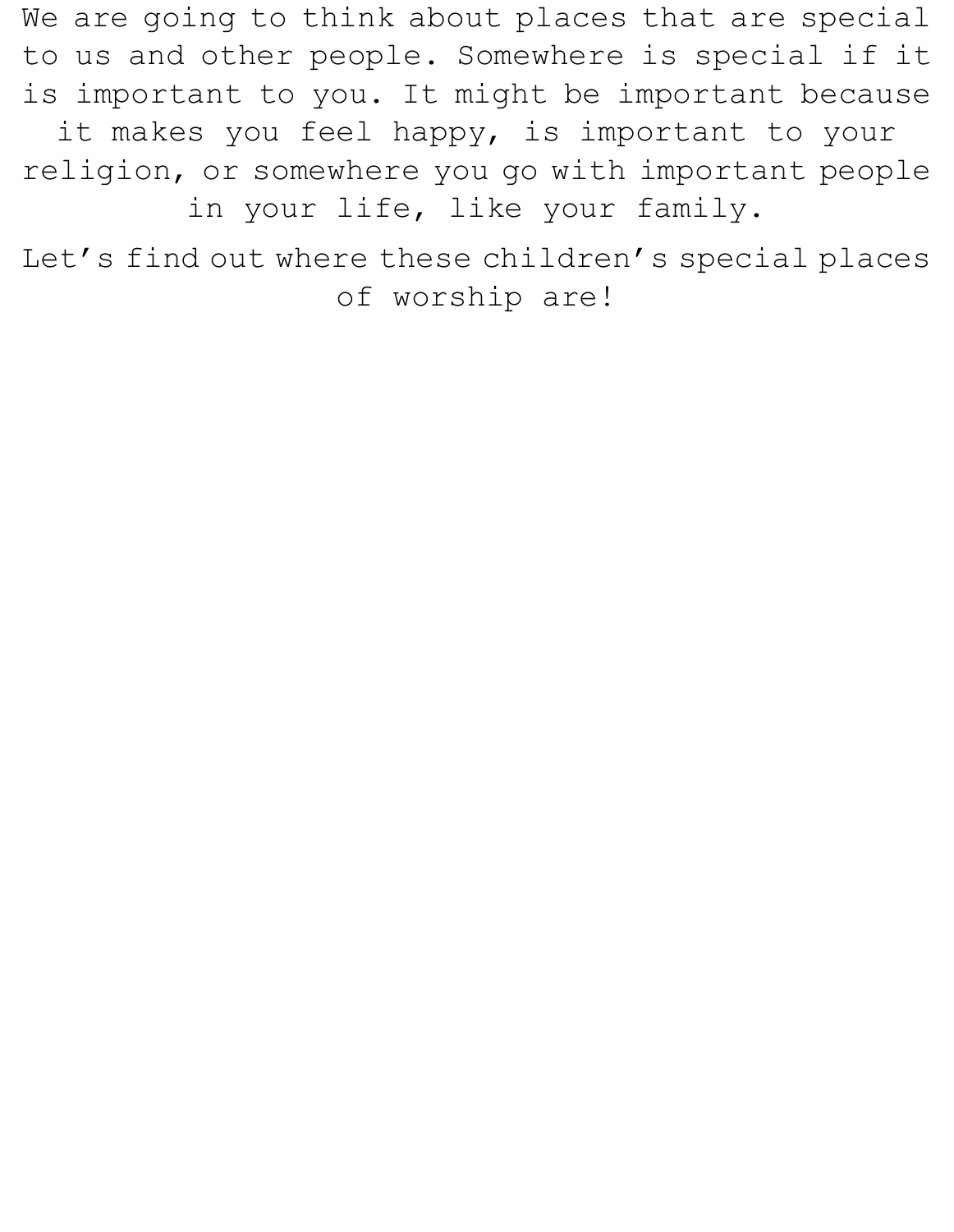

Hi! My name is Hardeep and a place that is special to me is my back garden.

I enjoy spending time there, relaxing and exercising. I feel really safe and happy when I am in my back garden. It is very pretty and peaceful.

I like spending time with my family in my back garden.



Hi! I'm Jilly. The beach, which is just a short walk from my house, is a very special place to me. It is special to me because I have happy memories of time spent with my family there. It is a very beautiful and peaceful place. I like to think quietly on the beach.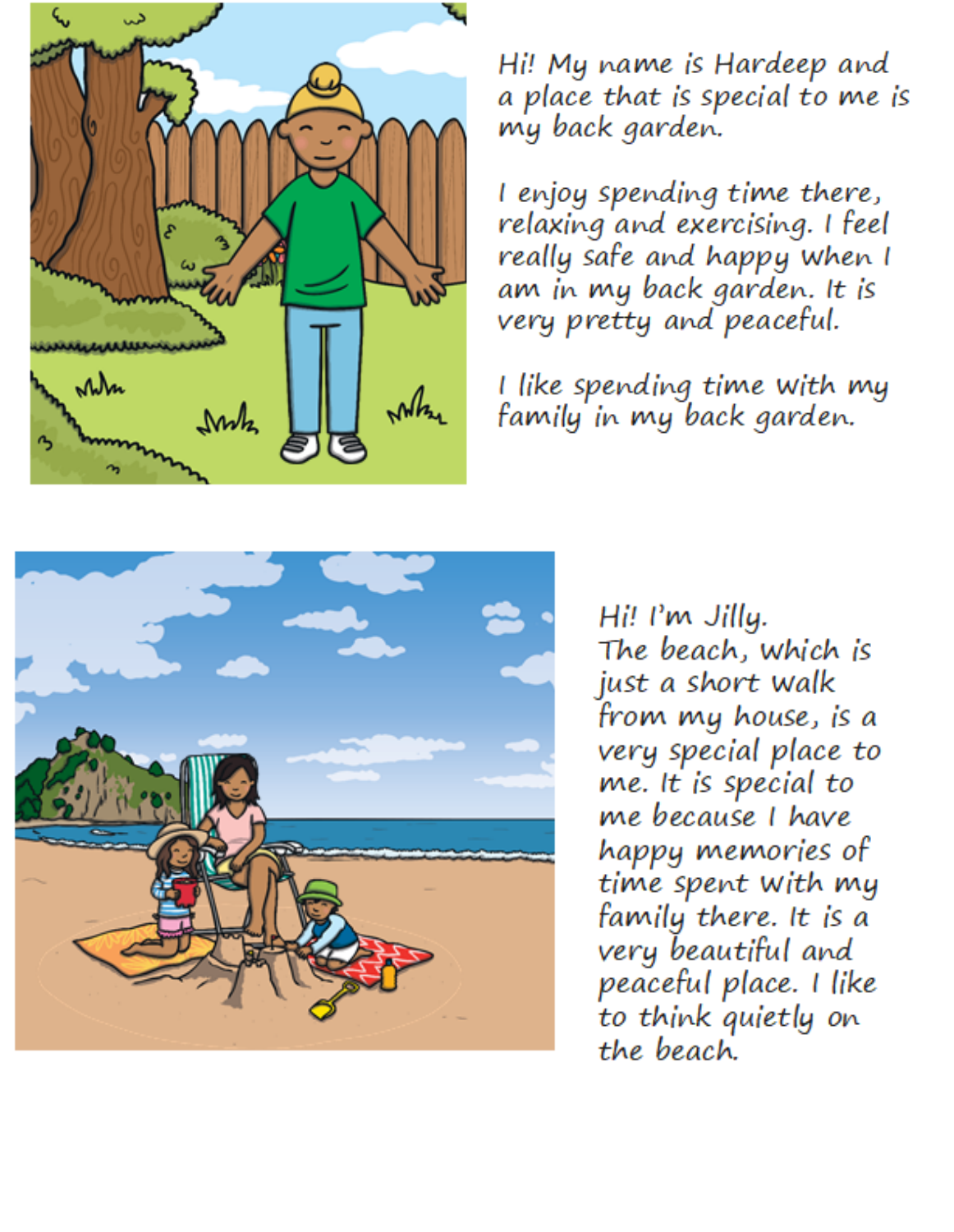

Hello! My name is Stefan. A place that is special to me is the library.

I feel very relaxed when I am in the library. There are lots of books and I love reading there. It is also very quiet and calm. There are some lovely beanbags and it is such a friendly and welcoming place to be.

I think my special place would be here....



This is my special place from where I grew up. I used to work in one of the little cafes here. This is my special place for lots of reasons. I love how still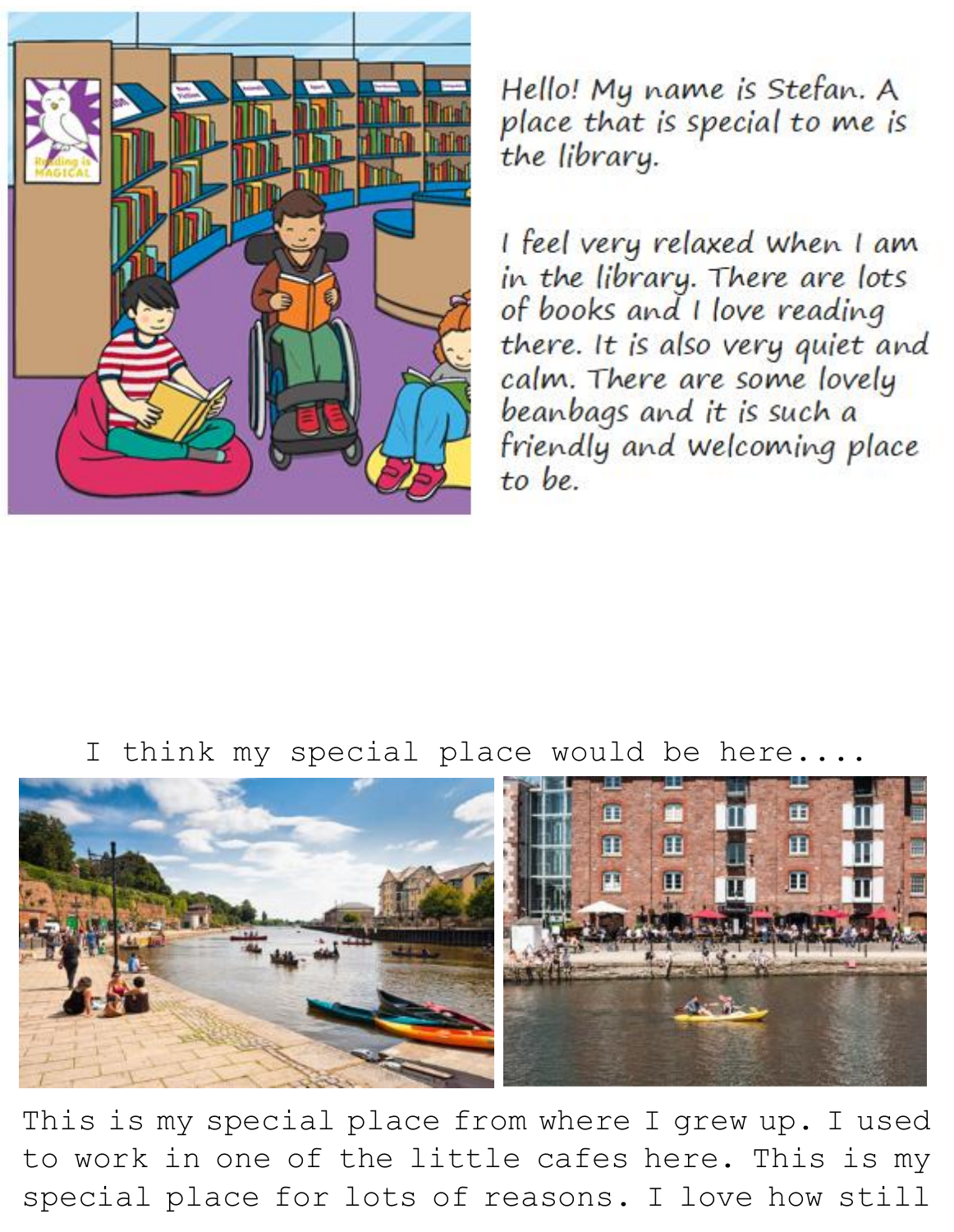and quiet it can be. I love looking at the water or watching people cycling or walking along the path, it makes me feel really calm. Everyone always seems really happy to be here too, so that makes me smile. I have spent a lot of time with my friends and family here, so it reminds me of my favourite people.

# Where would your special place be?

Draw a picture of your special place. You could label it if you like, or add words telling me how it makes you feel around your picture. If you would like, you might like to write a few sentences telling me why it is your special place, like I did.

I am so interested to see your special places, and find out why they are so important to you. So, I will be giving 3 dojos for every photo of your work I see, so please email me!

### Great work Year 2!

I can't wait to read about your special places! Well done for your work today.